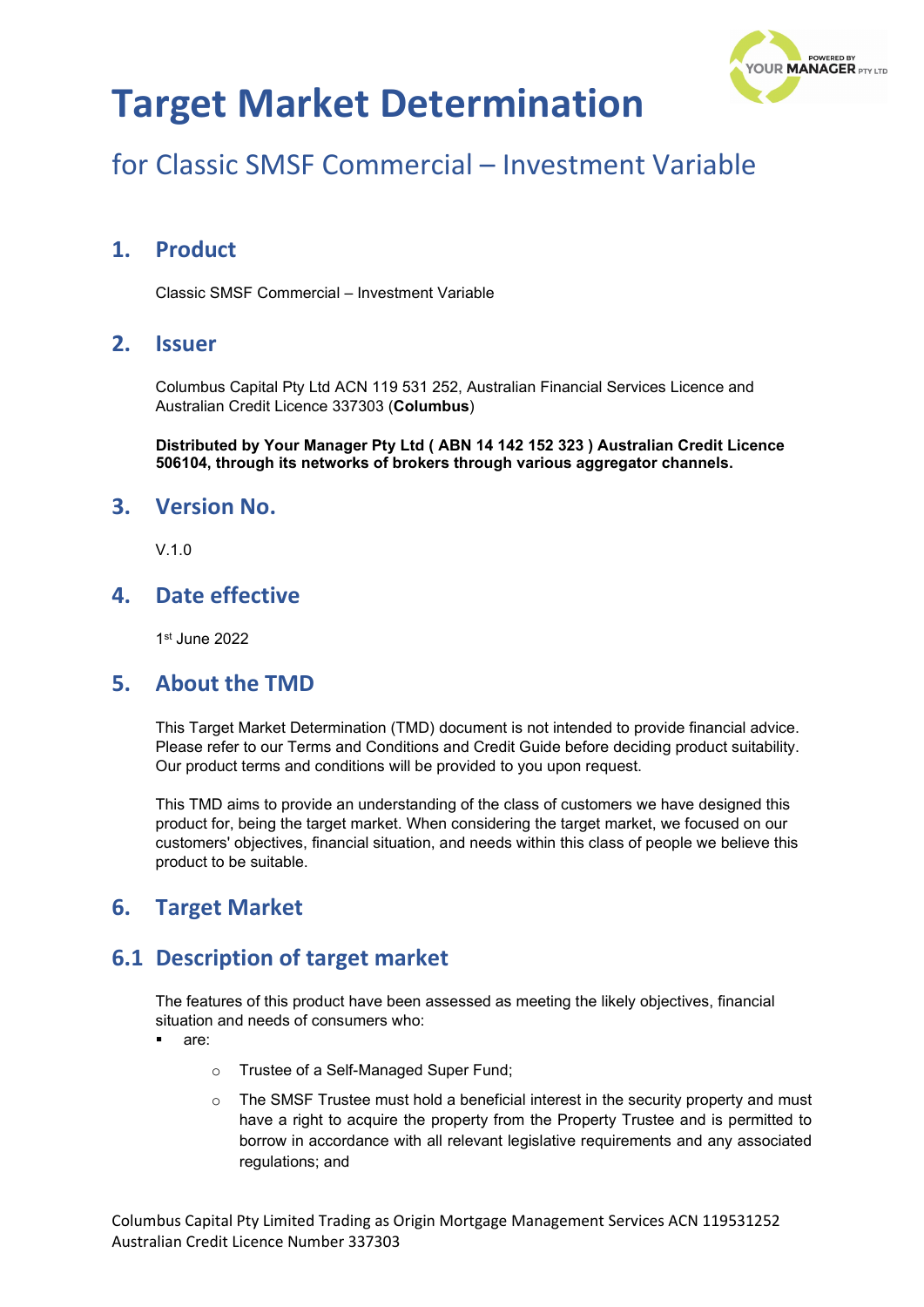

### for Classic SMSF Commercial – Investment Variable

- $\circ$  The Property Trustee, which holds the legal interest in the security property on trust for the SMSF, must meet all relevant legislative requirements and any associated regulations.
- require a loan to purchase or refinance a commercial investment property as part of a Self Managed Super Fund (SMSF);
- want an offset account:
- require the flexibility of a variable interest rate;
- require the ability to make additional extra repayments without penalty; and
- want the option of either principal and interest or interest only repayments.
- satisfy our eligibility criteria;

Although variable interest rates fluctuate, the product meets the likely objectives, financial situation and needs of consumers in the target market because it allows them to deposit SMSF funds into an offset account and/or make additional payments directly into the loan to reduce the amount of interest payable whilst maintaining the flexibility of transferring funds from the Offset account back to the SMSF Cash Management Account. This product also allows consumers to select interest only or principal and interest repayments to reduce their overall debt and build equity.

#### **6.2 Classes of consumers for who the product may not be suitable**

This product may not be suitable for consumers who:

- do not meet the eligibility requirements;
- are seeking the certainty of fixed repayments over the term of the loan; or
- are looking to construct a property

#### **6.3 Description of the Product, including key attributes**

- Variable interest rate;
- Repayment options:
	- o principal and interest; and
	- o interest only.
- Minimum loan size: \$50,000
- Maximum Loan Size: \$2,000,000 (subject to LVR and postcode policy)
- Maximum LVR: 70%
- Offset facility is available
- Application fee is payable
- Settlement fee is payable
- Valuation fee is payable
- Ongoing fee is payable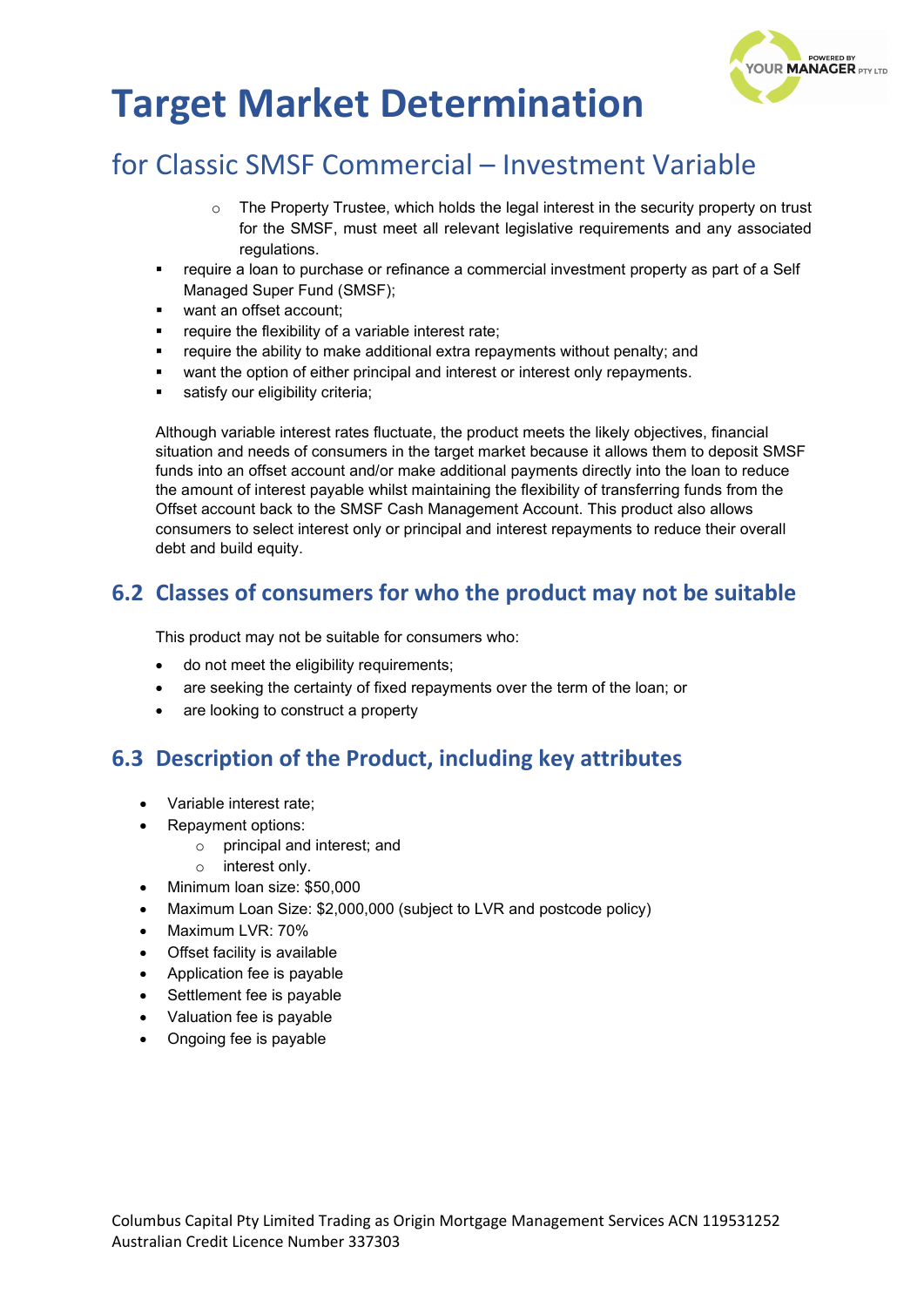

for Classic SMSF Commercial – Investment Variable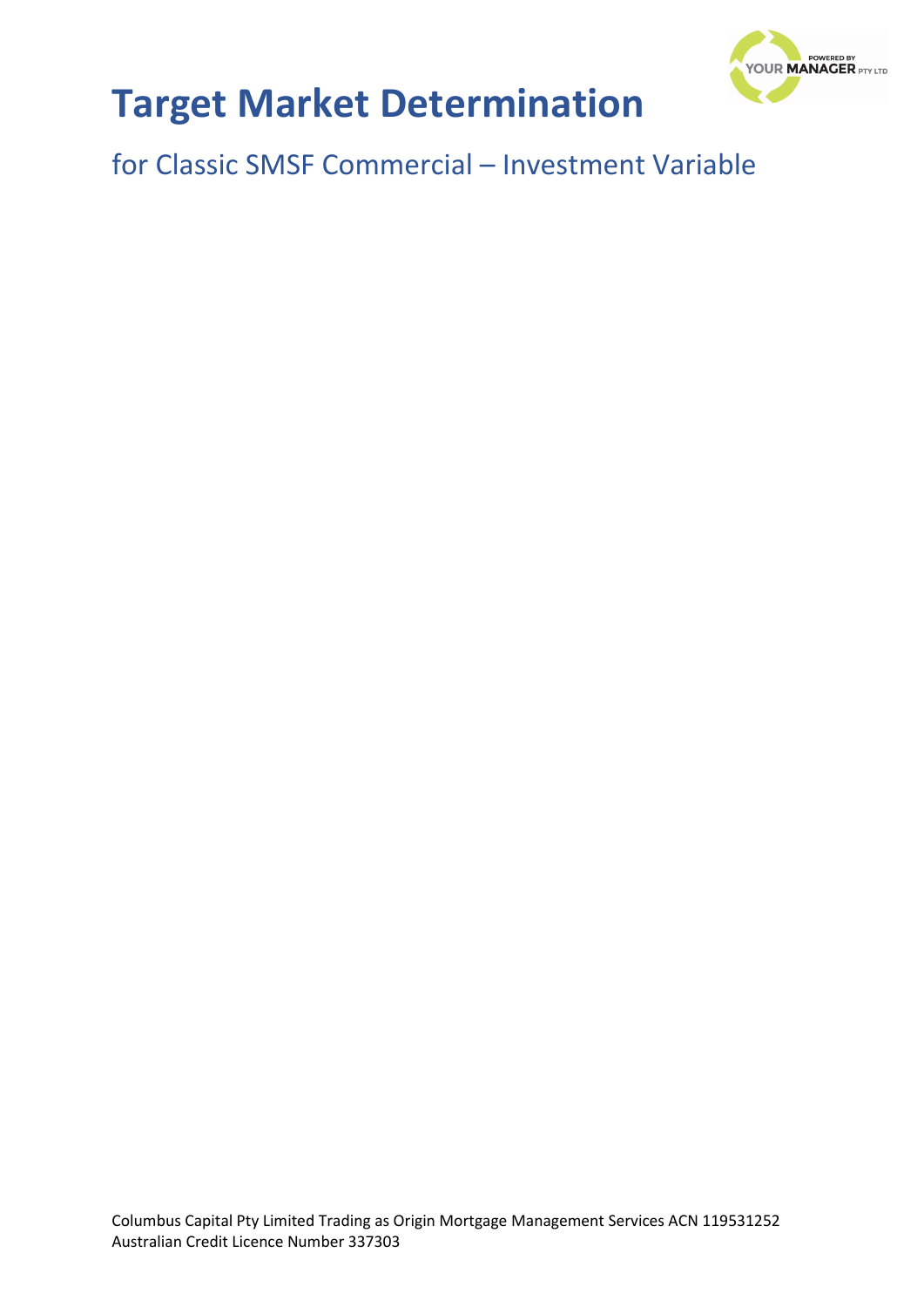

### for Classic SMSF Commercial – Investment Variable

#### **7. Distribution Conditions/ Restrictions**

The following distribution channels and conditions have been assessed as being appropriate to direct the distribution of the product to the target market:

- **Direct** 
	- **Online**
	- By phone
	- In person (e.g. branch, agency, or premises visit)
- Third party Accredited mortgage brokers subject to Best Interests Duty (BID)

The distribution channels and conditions are appropriate because:

- the product has a wide target market;
- our staff have the necessary training, knowledge and accreditation (if required) to assess whether the consumer is within the target market. All of our staff must continually satisfy annual compliance reviews.
- we rely on existing distributors, methods, controls and supervision already in place;
- our approval system has checks and controls in place to flag applicants who may be outside the target market; and
- accredited mortgage brokers are subject to a higher duty under BID to ensure that the product is in the best interests of the particular consumer.

#### **8. TMD Reviews**

We will review this TMD as follows:

| Initial review  | Within 12 months of the date of this TMD                                                                                                                                                                                                                                                                                                                                                                                                                                                                                                                                                                                         |  |
|-----------------|----------------------------------------------------------------------------------------------------------------------------------------------------------------------------------------------------------------------------------------------------------------------------------------------------------------------------------------------------------------------------------------------------------------------------------------------------------------------------------------------------------------------------------------------------------------------------------------------------------------------------------|--|
| Periodic review | Each year on the anniversary of this TMD.                                                                                                                                                                                                                                                                                                                                                                                                                                                                                                                                                                                        |  |
| Review triggers | Specific events will prompt Columbus to review this TMD, which<br>includes:<br>A significant dealing of the product to consumers outside the<br>۰.<br>target market occurs;<br>A significant number of complaints are received from<br>$\sim$<br>customers in relation to the product;<br>A significant number of defaults occur;<br>۰<br>A significant breach has occurred in connection with the<br>۰.<br>issuing and distribution of this product; and<br>A significant number of late repayments are being recorded;<br>۰<br>A material change is made to this product.<br>Unexpected early stage arrears are detected<br>۰. |  |

If a review trigger occurs, we will complete a review of the TMD within ten business days. Meanwhile, we will cease to offer this product to our customers until our TMD review concludes and any necessary changes to the product or TMD, including distribution methods, are made.